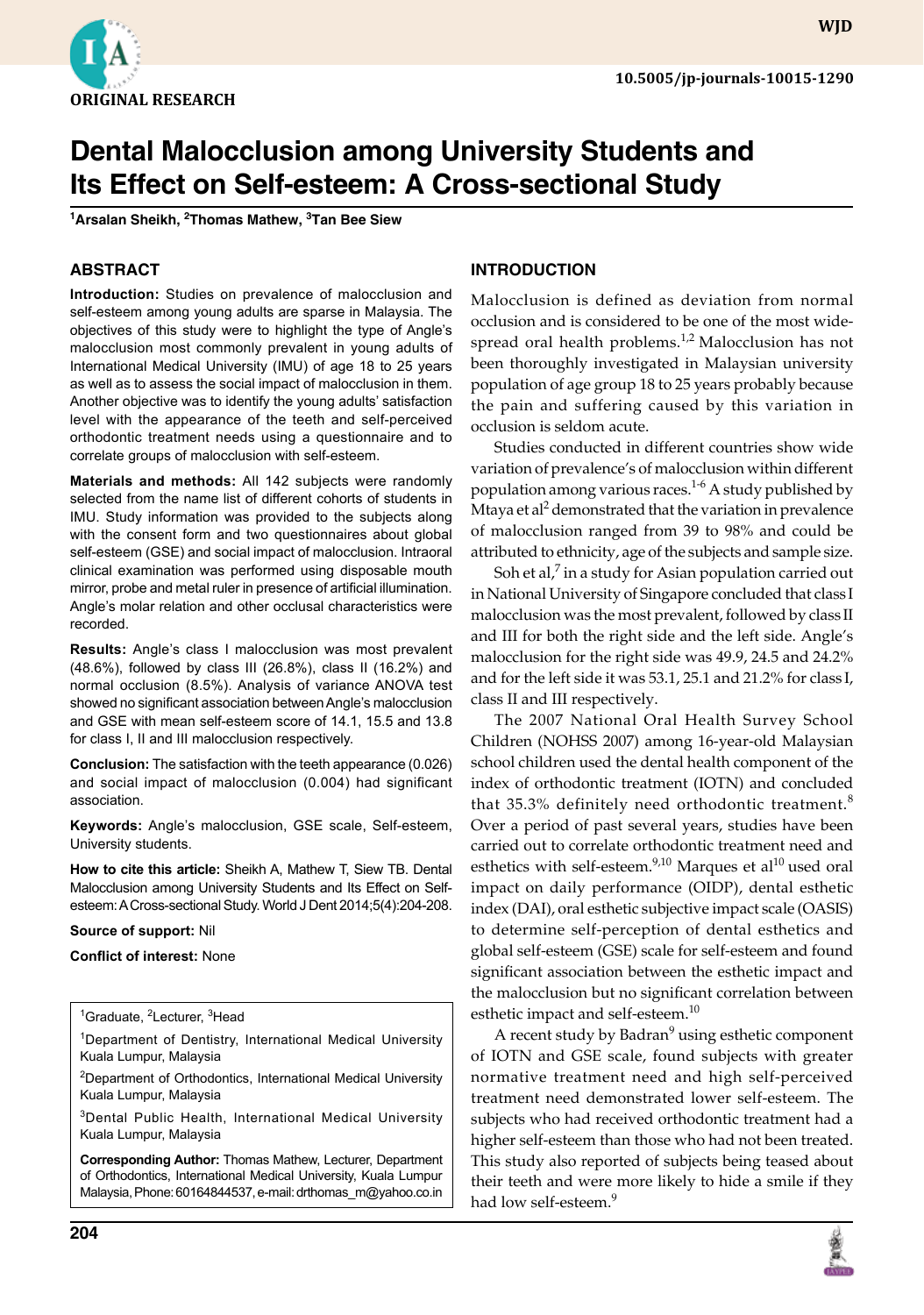Another study found that lower self-esteem contributes to the development of depression resulting in negative self-image.<sup>11</sup> Furthermore, the adolescents who maintain positive self-concepts with higher self-esteem report greater wellness, more life satisfaction and fewer depressive symptoms.

A review of articles done by Liu et al<sup>12</sup> suggests an association between malocclusion, orthodontic treatment need and poor quality of life. Kvarme et  $al<sup>13</sup>$  also concluded a strong relationship between self-esteem and quality of life (QoL).

Sun and Jiang<sup>11</sup> used malocclusion according to Angle's and used children self-esteem scale (CSES) for school children age 12 to 18 years to assess its relationship with self-esteem and concluded that malocclusion negatively affects self-esteem of the adolescents. However, CSES may not be applicable for young adults. In contrast, our study used the GSE which is a scale that is designed for the adult population including adolescents from age 12 years and above.<sup>13</sup>

From the studies, it is evident that there is an association between malocclusion, self-esteem and QoL.<sup>9,11,14</sup> It is also clear that malocclusion can affect self-esteem and self-appearance.<sup>15</sup>

Since body image consciousness increases during late childhood and adolescence until adulthood, $9$  the study on effects of malocclusion on self-esteem are considered to be appropriate on young adults of age 18 to 25 years.<sup>16</sup>

There are not many studies among the young adults in Malaysia to determine the prevalence of malocclusion using Angle's classification, neither have many studies explored an association between GSE and Angle's malocclusion among university students.

The aim of this study was to identify the type of Angle's malocclusion most prevalent in young adults in IMU of age group 18 to 25 years. The specific objectives were to (i) assess self-perceived orthodontic treatment needs, (ii) identify satisfaction level with the appearance of the teeth, (iii) determine the social impact of malocclusion and (iv) correlate malocclusion with selfesteem, using a questionnaire.

## **Materials and Methods**

The samples comprised students of International Medical University (IMU) of ages 18 to 25 years. Approval was obtained from the IMU joint ethics committee and a crosssectional study was conducted to assess the occlusal trait of the sample population. Research was carried out by a single operator to avoid inter operator bias.

Sample size was calculated using Epi Info software. Using total strength of IMU (3321 students) and expected prevalence of malocclusion of 34.5%<sup>8</sup>; the sample size calculated was 142 at a confidence level of 80%.

The exclusion criteria's were, undergoing orthodontic treatment or had undergone orthodontic treatment, fractured or missing incisors and restorations on upper and lower central incisors.

Following that, student representatives from each batch were notified by email to help disseminate brief information about this forthcoming clinical examination

**Table 1:** First questionnaire—self-perceived treatment, satisfaction level with the look of the teeth and social impact of malocclusion

|                                                                                                                                                           | Do you think you need braces treatment?<br>1: Not at all 2: May be 3: Most probably 4: Definitely          |  |  |  |  |  |
|-----------------------------------------------------------------------------------------------------------------------------------------------------------|------------------------------------------------------------------------------------------------------------|--|--|--|--|--|
|                                                                                                                                                           | Are you satisfied with the way your teeth look?<br>1: Not at all 2: A little 3: Probably 4: Very satisfied |  |  |  |  |  |
| Do you think having straight teeth makes you more popular?<br>1: Not at all 2: A little 3: Probably 4: Definitely                                         |                                                                                                            |  |  |  |  |  |
| Do you think having straight teeth makes you successful in life?<br>1: Not at all 2: A little 3: Probably 4: Definitely                                   |                                                                                                            |  |  |  |  |  |
| Have you been told by other people that you need to have your<br>teeth straightened?                                                                      |                                                                                                            |  |  |  |  |  |
| 1: Never 2: Sometimes 3: Most of the times 4: Always<br>Have you been teased about your teeth?<br>1. Never 2. Sometimes 3. Most of the times<br>4: Always |                                                                                                            |  |  |  |  |  |
| Do you avoid smiling to hide your teeth?<br>1: Never 2: Sometimes 3: Most of the times<br>4: Always                                                       |                                                                                                            |  |  |  |  |  |

|                                                                                                                         | 1: Does<br>not<br>apply<br>at all | 2: Does<br>not<br>apply<br>well | 3: Applies<br>somewhat<br>well | 4: Applies<br>fairly well | 5: Applies<br>well | 6: Applies<br>exactly |
|-------------------------------------------------------------------------------------------------------------------------|-----------------------------------|---------------------------------|--------------------------------|---------------------------|--------------------|-----------------------|
| At times I feel I am no good at all<br>I feel I do not have much to be<br>proud of<br>I certainly feel useless at times |                                   |                                 |                                |                           |                    |                       |
| All in all I am inclined to feel that<br>l am a failure<br>I would like to change many                                  |                                   |                                 |                                |                           |                    |                       |
| things about myself                                                                                                     |                                   |                                 |                                |                           |                    |                       |

*World Journal of Dentistry, October-December 2014;5(4):204-208* **205**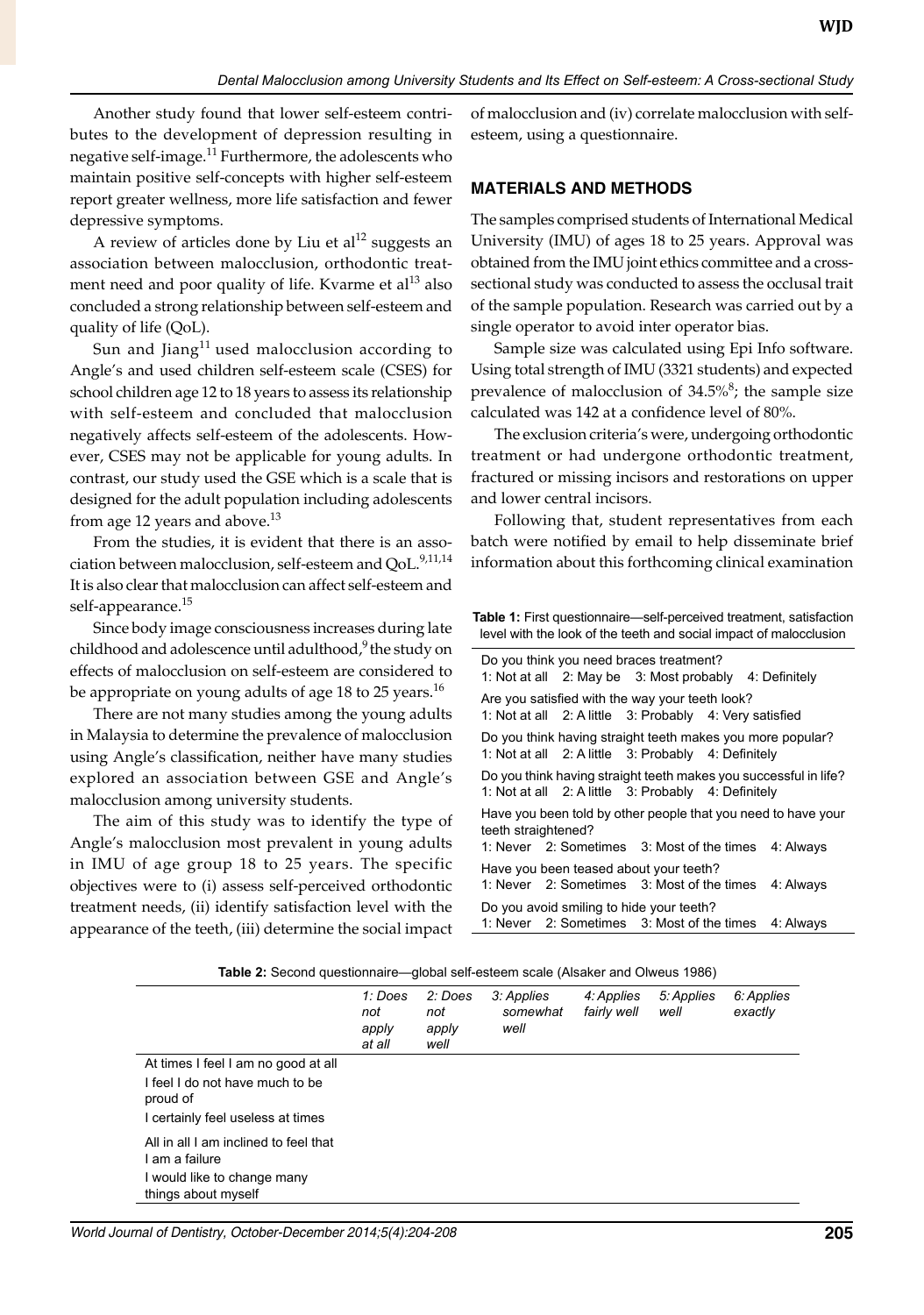to the students. Subjects were randomly selected from the name list of different cohorts. The selection involved every 5th students from the name list. The next candidate was selected if the 5th student did not satisfy the inclusion or exclusion criteria. Selected students from each batch were invited randomly to the oral health clinic. Study information sheet was provided along with the consent form and two questionnaires.

The first questionnaire (Table 1) was about selfperceived treatment, satisfaction level with the appearance of teeth and social impact of malocclusion<sup>9</sup> and consisted of seven questions. The score was answered on a fourpoint likert scale.

The second questionnaire (Table 2) was about selfesteem using GSE scale (Alsaker and Olweus, 1986); an adaptation of the self-esteem scale of Rosenberg (1965).<sup>9</sup>

After filling in the questionnaires, intraoral examination was carried out using metal millimeter ruler, mouth mirror, periodontal probe, disposable latex gloves and good illumination provided by artificial light. Malocclusion was recorded using Angle's classification. Other occlusal characteristics also included were overjet, overbite, crossbite, crowding, diastema, missing permanent and midline misalignment.

#### **Statistical Analyses**

Data were analyzed using statistical package for social sciences 18.0 (SPSS 18.0). Descriptive statistics, bivariate correlation and one-way analysis of variance (ANOVA) were used to assess the frequencies, determine means and also to assess the relationship between different variables. The p-value for statistical significance was set at  $< 0.05$ .

### **Results**

A total of 170 subjects recruited and 142 were included based on the inclusion criteria.

### Sample Profile

The mean age of the study sample was 20.3 and ranging from 18 to 25 years. Majority of the sample were Chinese (73.9%), followed by Indian (16.9%), Malay (5.6%) and others (3.5%) (Table 3).

### *Prevalence of Malocclusion*

According to Angle's classification of malocclusion 48.6% had class I malocclusion, 26.8% had class III malocclusion, 16.2% had class II malocclusion and 8.5% had normal occlusion (Table 4). In maxillary and mandibular arch 40.1% and 26.1% had no crowding and the rest had crowding ranging from mild to severe.

| Table 3: Sociodemography of the sample |               |      |     |     |               |  |  |
|----------------------------------------|---------------|------|-----|-----|---------------|--|--|
| Character                              |               | Mean | SD  | n   | Percentage(%) |  |  |
| Age (year)                             |               | 20.3 | 1.2 |     |               |  |  |
| Ethnicity                              |               |      |     |     |               |  |  |
|                                        | Chinese       |      |     | 105 | 73.9          |  |  |
|                                        | Indian        |      |     | 24  | 16.9          |  |  |
|                                        | Malay         |      |     | 8   | 5.6           |  |  |
|                                        | <b>Others</b> |      |     | 5   | 3.5           |  |  |
| Gender                                 |               |      |     |     |               |  |  |
|                                        | Male          |      |     | 53  | 37.3          |  |  |
|                                        | Female        |      |     | 89  | 62.7          |  |  |
| Program                                |               |      |     |     |               |  |  |
|                                        | Dentistry     |      |     | 24  | 16.9          |  |  |
|                                        | Medicine      |      |     | 26  | 18.3          |  |  |
|                                        | Pharmacy      |      |     | 53  | 37.3          |  |  |
|                                        | Others        |      |     | 39  | 27.5          |  |  |
| CD. Clanderd deviation                 |               |      |     |     |               |  |  |

SD: Standard deviation

| Angle's malocclusion | $n\frac{9}{6}$ | Mean of<br>self-esteem | SD  |
|----------------------|----------------|------------------------|-----|
| Class 1 malocclusion | 69 (48.6)      | 14.1                   | 4.2 |
| Class 2 malocclusion | 23(16.2)       | 15.5                   | 5.1 |
| Class 3 malocclusion | 38(26.8)       | 13.8                   | 4.8 |
| No malocclusion      | 12(8.5)        | 14.7                   | 4   |
| Total                | 142 (100)      | 14.3                   | 4.5 |
|                      |                |                        |     |

SD: Standard deviation

| <b>Table 5:</b> Perceived treatment need, satisfaction with teeth |
|-------------------------------------------------------------------|
| look and social impact of malocclusion                            |

|                                                        | Mean score<br>(95% CI) | SD  | Correlation<br>coefficient | p-value |
|--------------------------------------------------------|------------------------|-----|----------------------------|---------|
| Need for the<br>orthodontic<br>treatment               | $1.9(1.8-2.1)$         | 0.9 | 0.1                        | 0.19    |
| Satisfaction<br>with dental<br>appearance              | $2.9(2.7-3.0)$         | 0.8 | $-0.19$                    | 0.026   |
| Social impact of 9.0 (8.6-9.3)<br>malocclusion<br>__ _ |                        | 2.3 | 0.24                       | 0.004   |

SD: Standard deviation

### **Self-esteem and Angle's Malocclusion**

Mean self-esteem score among the different group of Angle's malocclusion were not very different among each other (Table 4). Using ANOVA test, it showed no significant association between Angle's malocclusion and GSE (self-esteem) with p-value greater than 0.05.

## **Self-esteem and Perceived Treatment Need, Satisfaction with Teeth Looks and Social Impact of Malocclusion**

Mean score for perceived treatment need, satisfaction with teeth looks and social impact of malocclusion were 1.9, 2.9 and 9.0 respectively. Of these three groups

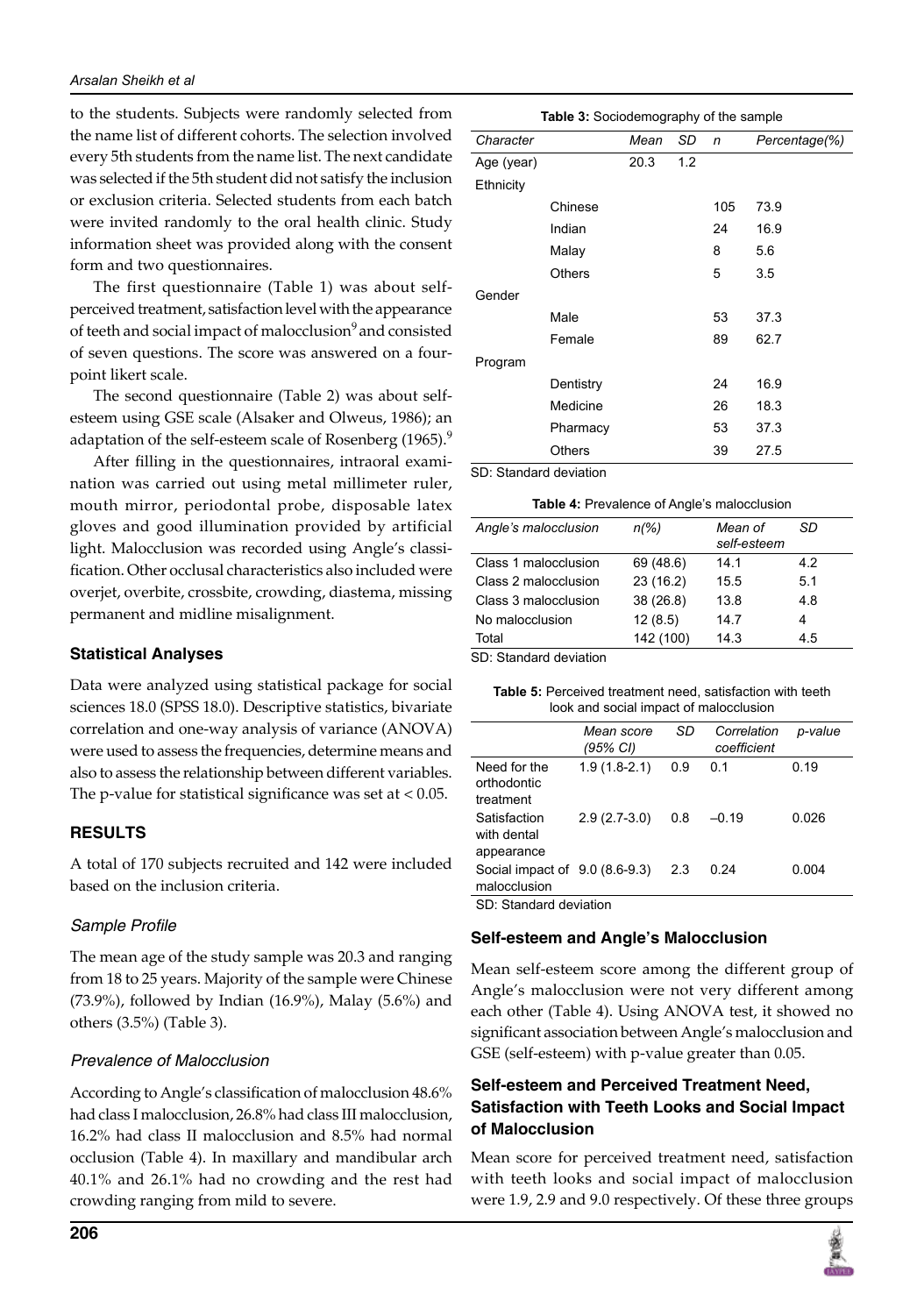|              | Do you<br>think you<br>need braces<br>treatment? | Are you<br>satisfied<br>with the<br>way your<br>teeth<br>look? | Do you<br>think<br>having<br>straight<br>teeth<br>makes<br>you more<br>popular? | Do you<br>think having<br>straight<br>teeth makes<br>you more<br>successful<br>in life? | Have you<br>been told<br>by other<br>people<br>that you<br>need to<br>straighten<br>vour<br>teeth? | Have<br>you been<br>teased<br>about<br>vour<br>teeth? | Do you<br>avoid<br>smiling to<br>hide your<br>teeth? |
|--------------|--------------------------------------------------|----------------------------------------------------------------|---------------------------------------------------------------------------------|-----------------------------------------------------------------------------------------|----------------------------------------------------------------------------------------------------|-------------------------------------------------------|------------------------------------------------------|
| GSE<br>scale | 0.190                                            | 0.026                                                          | 0.131                                                                           | 0.023                                                                                   | 0.271                                                                                              | 0.059                                                 | 0.018                                                |

Table 6: Spearman's rho correlation coefficient<sup>\*</sup> between the components of perceived social impact of malocclusion and satisfaction with dental appearance and self-esteem GSE scale

\*Correlation is significant at the 0.05 level

mentioned the satisfaction with teeth appearance and social impact of malocclusion group showed significant association with global negative self-esteem scale with p-value being 0.026 and 0.004 subsequently (Table 5).

At the bivariate level (simple linear correlation analyses), it was found that 3 out of 7 of the self-perceived social impact components had association with global negative self-esteem scale. These were; are you satisfied with the way your teeth look?; do you think having straight teeth makes you more successful in life?; do you avoid smiling to hide your teeth?'' (Table 6).

Subjects who were less satisfied with the appearance of their teeth or avoid smiling to hide their teeth and who think that having straight teeth would make them more successful in life were the ones who showed lower self-esteem.

### **Discussion**

The prevalence of normal occlusion in this study 8.5% was consistent with one of the study done in Singaporean-Chinese population with  $7\%$ .<sup>17</sup> The prevalence was lower in other studies carried out within Hong Kong with  $20\%$ ,  $^{14}$ 12.2% observed in Nigeria, 18.2% in Brazilian and 86% in Australian Aborigines.<sup>18,19</sup>

The results in this study show that Angles class I malocclusion is predominant as agreed by previous studies.6,10,14,20 However, the results were not consistent. Prevalence of class I malocclusion was low in this study when compared with others in Nepal, Colombia, Nigeria and other Caucasian groups.<sup>1,5,7,21</sup>

The class III malocclusion was high in this study and is supported by other studies. $^{7,14}$ 

This study does not support any association between Angle's malocclusion and self-esteem that was otherwise supported by Sun  $Y$ .<sup>11</sup> This could be due to the fact that severity of crowding and skeletal deformity could vary within the different groups of malocclusion.

However, in this study subjects who perceive their teeth as less attractive or were less satisfied tend to have

lower self-esteem which is supported by Kenealy et al.<sup>20</sup> Badran<sup>9</sup> also supports that people who hide their smile or think that having straight teeth makes oneself more successful in life tend to have lower self-esteem.

This study however does not support that people who are teased about their teeth tend to have lower selfesteem probably due to the lower sample size or lack of individuals with severe malocclusion in this university. This was one of the limitations in this study along with the poor response rate of 20% among the medical students.

#### **Conclusion**

This study revealed high level of class III Angles malocclusions among the university students although class I malocclusion is predominant. There is also no association found between Angle's malocclusion and selfesteem however social impact of malocclusion showed significant effects on self-esteem.

### **References**

- 1. Bhardwaj VK, Veeresha KL, Sharma KR. Prevalence of malocclusion and orthodontic treatment needs among 16- and 17-year-old school-going children in Shimla city, Himachal Pradesh. Ind J Dent Res 2011 Jul-Aug;22(4):556-560.
- 2. Mtaya M, Brudvik P, Astrom AN. Prevalence of malocclusion and its relationship with sociodemographic factors, dental caries, and oral hygiene in 12- to 14-year-old Tanzanian school children. Eur J Orthod 2009 Oct;31(5):467-476.
- 3. Sayin MO, Turkkahraman H. Malocclusion and crowding in an orthodontically referred Turkish population. Angle Orthod 2004 Oct;74(5):635-639.
- 4. Borzabadi-Farahani A, Eslamipour F. Malocclusion and occlusal traits in an urban Iranian population: an epidemiological study of 11- to 14-year-old children. Eur J Orthod 2009 Oct;31(5):477-484.
- 5. Thilander B, Pena L, Infante C, Parada SS, de Mayorga C. Prevalence of malocclusion and orthodontic treatment need in children and adolescents in Bogota, Colombia: an epidemiological study related to different stages of dental development. Eur J Orthod 2001 Apr;23(2):153-167.
- 6. Oshagh M, Ghaderi F, Pakshir HR, Baghmollai AM. Prevalence of malocclusions in school-age children attending the orthodontics department of Shiraz University of Medical